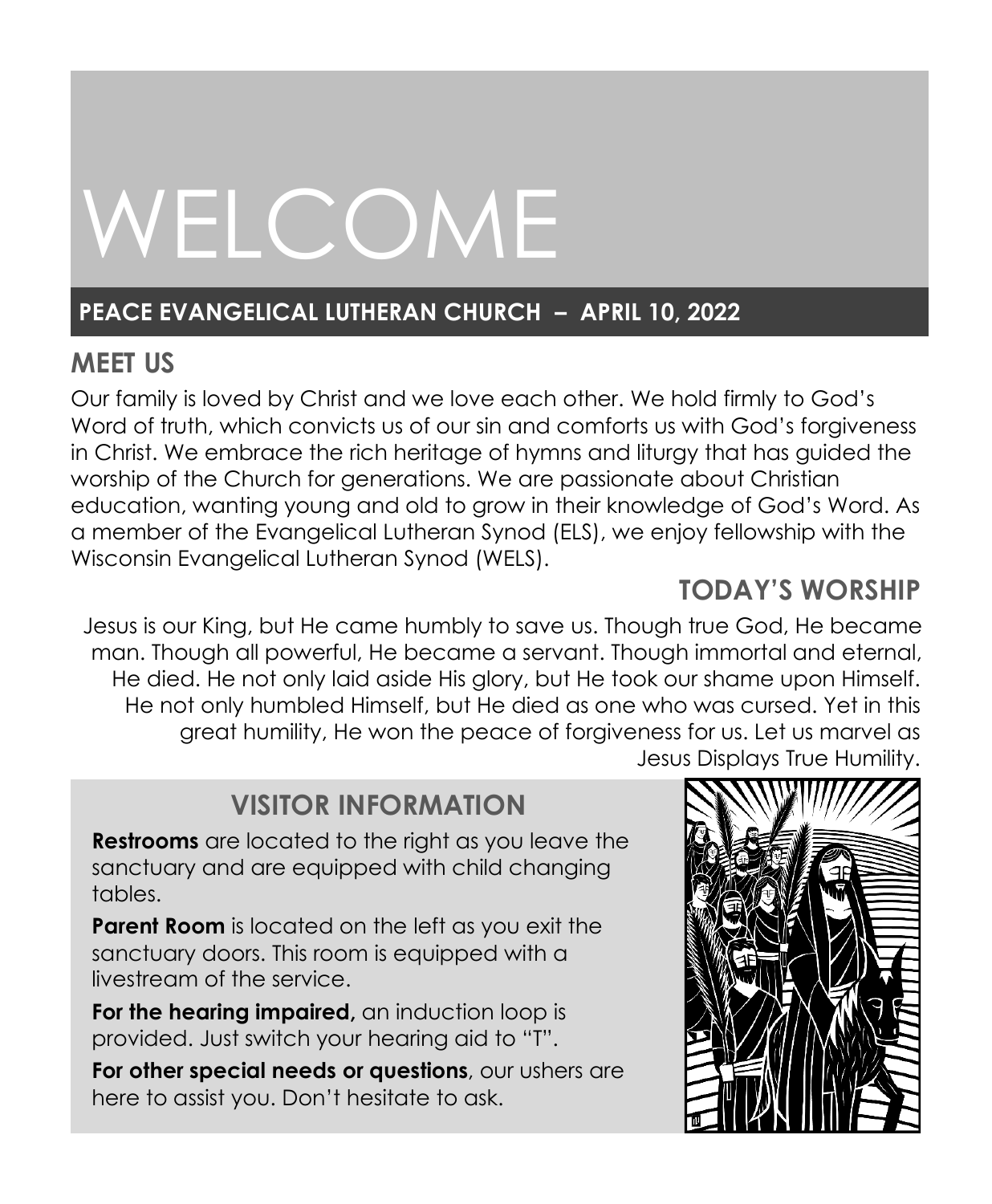# DIVINE SERVICE SPECIAL RITE FOR

# **WE COME BEFORE THE LORD**

## **INVOCATION**

The grace of our Lord Jesus Christ and the love of God and the communion of the Holy Spirit be with you.

#### **And also with you.**

### **PROCESSION WITH PALMS<sup>1</sup>**

Dear friends in Christ, for five weeks of Lent we have been preparing for the celebration of our Lord's paschal mystery. Today we come together to begin the solemn celebration of Holy Week. Christ entered in triumph into His own city to complete His work as our Messiah: to suffer, to die, and to rise again. Let us remember with devotion His entry that culminated at the empty tomb and follow Him with a lively faith. United with Him by Baptism, we share in His resurrection and new life.

Blessed is He who comes in the name of the Lord.

#### **Hosanna in the highest!**

*Children 10 and under are invited to gather in the church entry for the procession with palms. The group will be led by Pastor Moldstad through the church waving their palms in joyous celebration during the hymn. Each will place their palm at the foot of the cross and return to their seat.*

**HYMN All Glory, Laud, and Honor │ ELH 277** 

*The minister stands at the front and says:*

Blessed is He who comes in the name of the Lord.

#### **Hosanna in the highest!**

 $<sup>1</sup>$  Holy Week begins with Palm Sunday, the Sunday befor[e Easter.](http://www.stpaulskingsville.org/easter.htm) On this day, Jesus, accompanied by His</sup> disciples, entered the city of Jerusalem in triumph [\(Matthew 21:1-11;](http://bible.gospelcom.net/passage/?search=Matthew%2021:1-11;&version=47;) [Mark 11:1-11;](http://bible.gospelcom.net/passage/?search=Mark%2011:1-11;&version=47;) [Luke 19:29-44;](http://bible.gospelcom.net/passage/?search=Luke%2019:29-44;&version=47;) and [John 12:12-19\)](http://bible.gospelcom.net/passage/?search=John%2012:12-19;&version=47;). An enthusiastic crowd greeted Jesus by spreading palm branches along the road and shouting *Hosanna,* a Hebrew expression meaning "save us." The throng hailed Jesus as the "Son of David," the Messiah promised long ago by God. Services on Palm Sunday traditionally begin with a joyful procession into the sanctuary. Worshipers often carry palm leaves or wear crosses made of palm.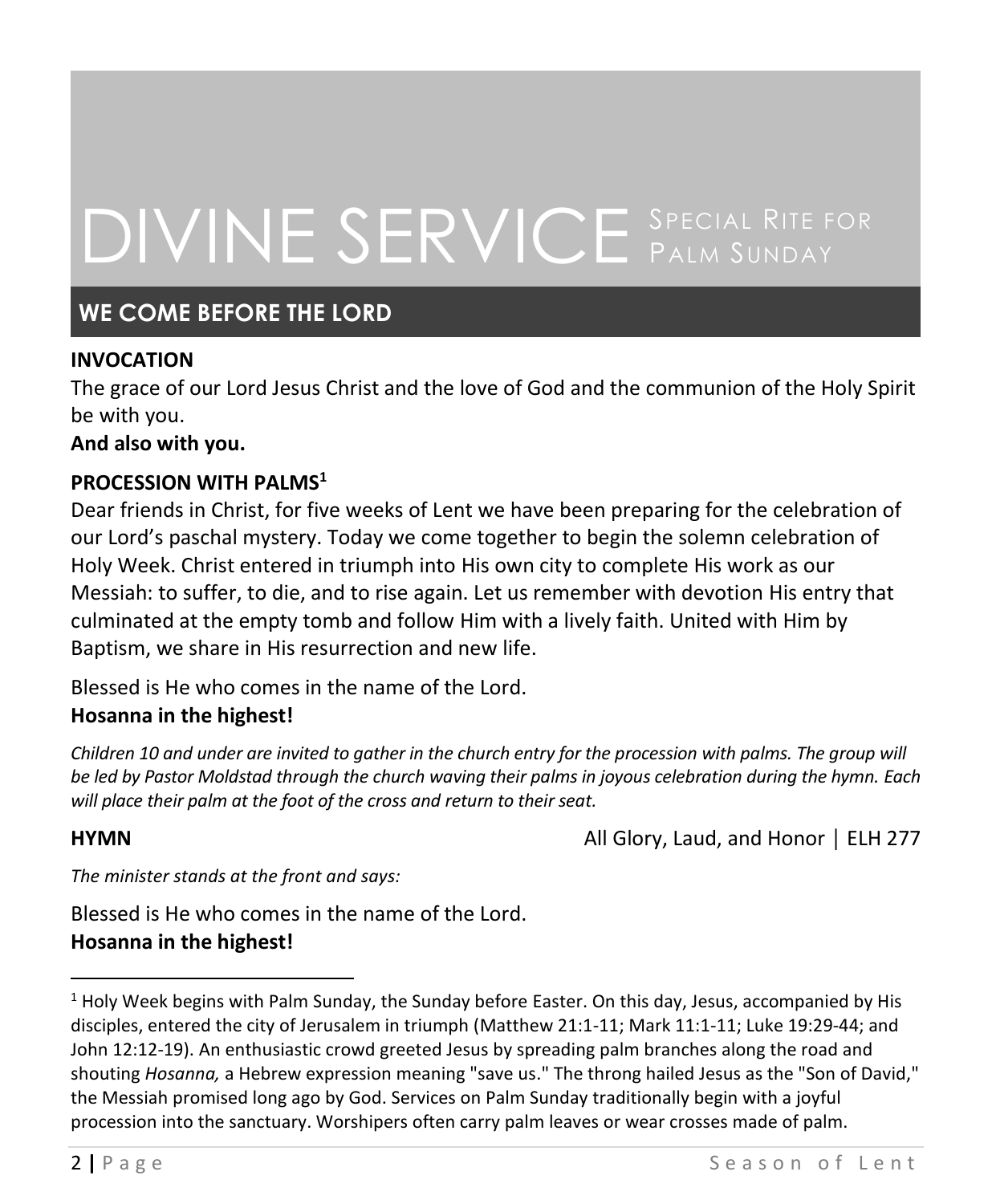# **CONFESSION OF SIN**

Fellow worshipers, as Christ entered Jerusalem on Palm Sunday to complete His redeeming work as our Messiah, we follow Him with living faith in our special services today, Maundy Thursday, Good Friday, and Easter Sunday. United with Him in our baptisms, let us now, as Luther describes it, drown our sinful Old Adam by true contrition and repentance. And may the Holy Spirit prompt in us that the New Man arise to live before God in righteousness and purity forever:

**Heavenly Father, I confess that I am, by nature, dead in sin. For faithless worrying and selfish pride, for sins of habit and sins of choice, for the evil I have done and the good I have failed to do, for conscious sins and ignorant sins against Your good will, Your righteous justice should cast me aside from Your presence forever. O Lord, I repent of my sins. Forgive me and renew me for the sake of Jesus Your Son, my only Savior.**

## **ABSOLUTION**

God our Heavenly Father, in His amazing and compassionate mercy to us, gave His only Son to deliver us by becoming the sacrificial payment for our sins. To Him we rightly cry, "Hosanna!"—"Save us!" Now He bids His Church to preach forgiveness of sins, life, and salvation to all who come with humble, repentant hearts. Therefore, as a called servant of Christ, and by His authority, I forgive you all of your sins in the name of the Father, and of the Son, and of the Holy Spirit.

**Amen.**

#### **PRAYER**

We praise You, O God, for the great acts of love by which You have redeemed us through Your Son, Jesus Christ. As He was acclaimed by those who scattered their garments and branches of palms in His path, so may we always hail Him as our King and follow Him with perfect confidence; who lives and reigns with You and the Holy Spirit, one God, now and forever.

**Amen.**

# **WE HEAR GOD'S WORD Evangelical Heritage Version © 2019**

**OLD TESTAMENT READING** Your Savior and King is coming! | Zechariah 9:9-10

<sup>9</sup>Rejoice greatly, Daughter of Zion! Shout, Daughter of Jerusalem! Look! Your King is coming to you. He is righteous and brings salvation. He is humble and is riding on a donkey, on a colt, the foal of a donkey.  $10$ I will cut off the chariot from Ephraim and the horse from Jerusalem. The battle bow will be taken away, and he will proclaim peace to the nations. His kingdom will extend from sea to sea, from the River to the ends of the earth.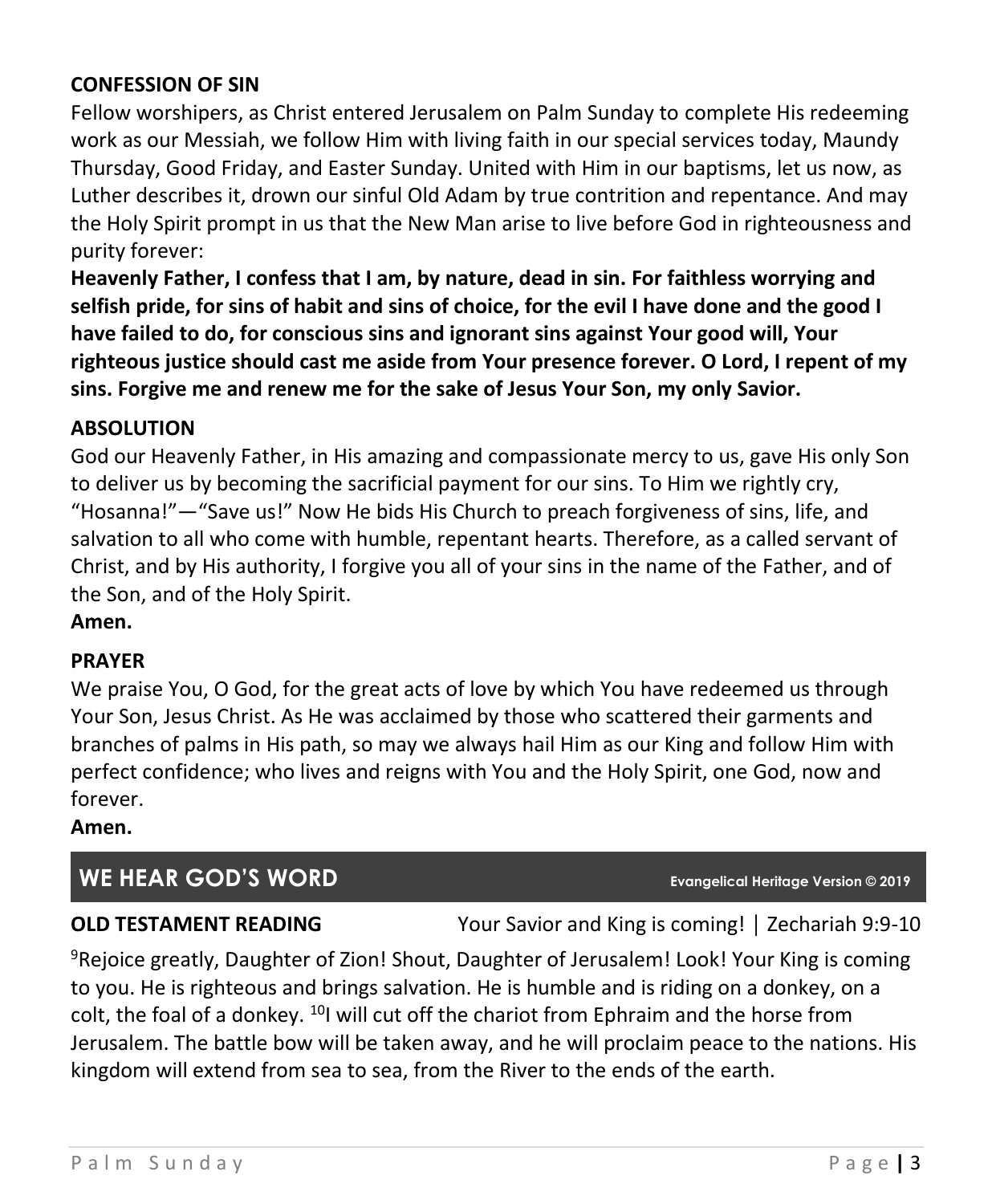Hosannah! Blessed is He that comes in the name of the Lord.

Words and Music by G. Allen Smith (adapted, Jack Schrader) ©1983, 2004 by Hope Publishing House. Reprinted by permission: OneLicense #A-721927

**GOSPEL READING** Jesus' triumphal entry into Jerusalem | Luke 19:28-40

<sup>28</sup>After Jesus had said these things, he went on ahead, going up to Jerusalem. <sup>29</sup>As he came near to Bethphage and Bethany, at the place called the Mount of Olives, he sent two of his disciples ahead, <sup>30</sup>saying, "Go to the village ahead of you. When you enter it, you will find a colt tied, on which no one has ever sat. Untie it and bring it here.  $31$ And if anyone asks you, 'Why are you untying it?' you will say this: 'The Lord needs it.'"  $32$ Those who were sent ahead went and found things just as he had told them.  $33$ As they were untying the colt, its owners said to them, "Why are you untying the colt?" <sup>34</sup>They said, "The Lord needs it."  $35$ Then they brought the colt to Jesus. They threw their robes on the colt and set Jesus on it.  $36As$  he went along, people spread their robes on the road.  $37As$  he was approaching the slope of the Mount of Olives, the whole crowd of disciples began to praise God joyfully, with a loud voice, for all the miracles they had seen,  $38$ saying, "Blessed is the King who comes in the name of the Lord! Peace in heaven and glory in the highest!" <sup>39</sup>Some of the Pharisees from the crowd said to him, "Teacher, rebuke your disciples!" <sup>40</sup>He replied, "I tell you, if these people would be silent, the stones would cry out."

# **NICENE CREED**

I believe in one God, the Father Almighty, Maker of heaven and earth and of all things visible and invisible.

And in one Lord Jesus Christ, the only-begotten Son of God, begotten of His Father before all worlds, God of God, Light of Light, Very God of Very God, begotten, not made, being of one substance with the Father, by Whom all things were made; who for us men and for our salvation came down from heaven and was incarnate by the Holy Spirit of the Virgin Mary and was made man; and was crucified also for us under Pontius Pilate. He suffered and was buried; and the third day He rose again according to the Scriptures; and ascended into heaven, and is seated at the right hand of the Father; and He shall come again with glory to judge both the living and the dead; Whose kingdom shall have no end.

And I believe in the Holy Spirit, the Lord and Giver of life, Who proceeds from the Father and the Son, Who with the Father and the Son together is worshiped and glorified, Who spoke by the Prophets. And I believe one holy Christian and Apostolic Church. I acknowledge one Baptism for the remission of sins, and I look for the Resurrection of the dead and the Life of the world to come. Amen.

**SUNDAY SCHOOL AND ADULT CHOIRS** Antiphonal Hosannah | G. Allen Smith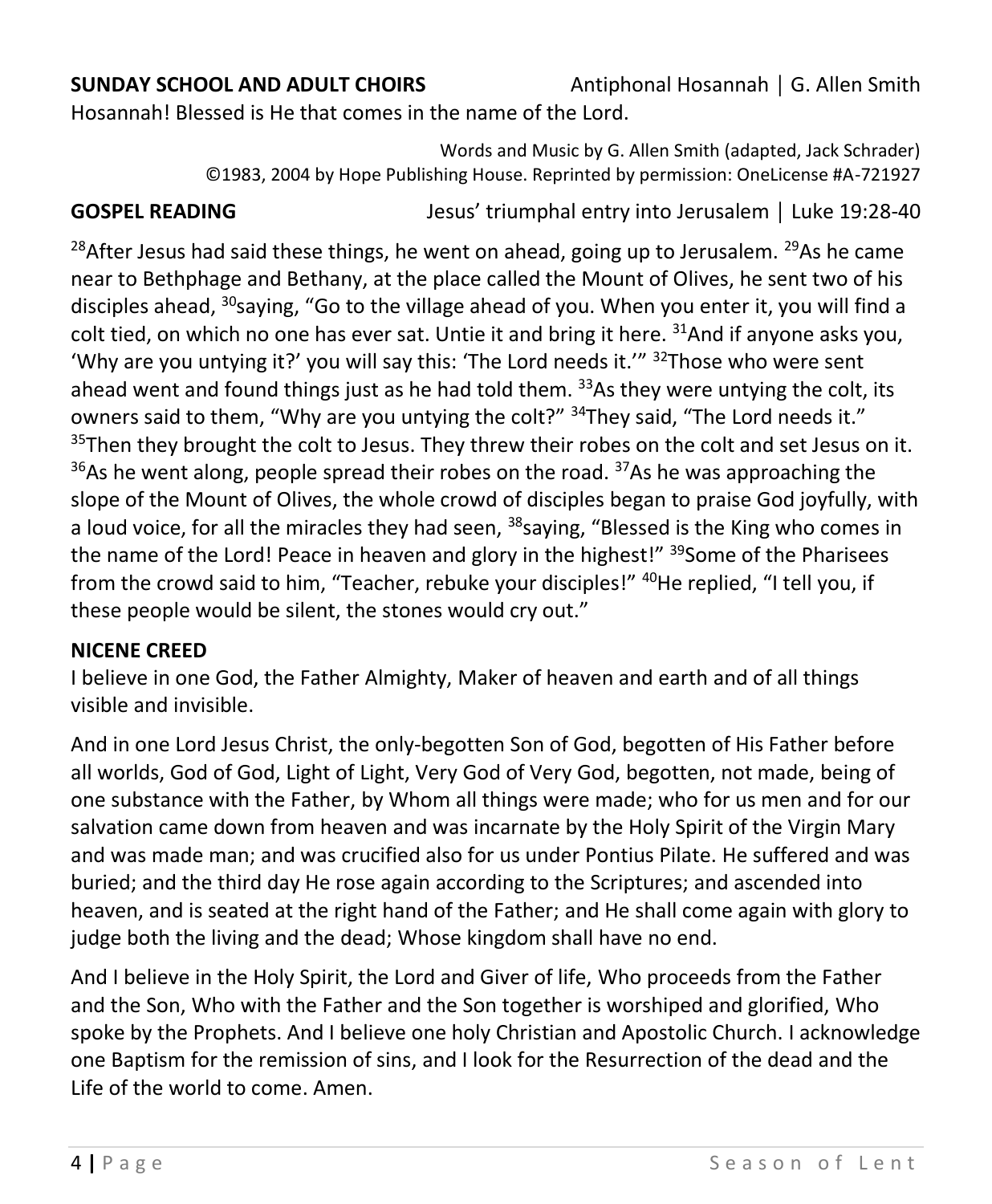**HYMN Ride On, Ride On, in Majesty** │ ELH 280:1-4

**SERMON SERMON Jesus Displays True Humility** | Philippians 2:5-11

<sup>5</sup>Indeed, let this attitude be in you, which was also in Christ Jesus. <sup>6</sup>Though he was by nature God, he did not consider equality with God as a prize to be displayed, <sup>7</sup>but he emptied himself by taking the nature of a servant. When he was born in human likeness, and his appearance was like that of any other man, <sup>8</sup>he humbled himself and became obedient to the point of death—even death on a cross. <sup>9</sup>Therefore God also highly exalted him and gave him the name that is above every name,  $10$ so that at the name of Jesus every knee will bow, in heaven and on earth and under the earth,  $11$  and every tongue will confess that Jesus Christ is Lord, to the glory of God the Father.

# **WE GIVE THANKS**

# **PRAYER OF THE CHURCH – PALM SUNDAY**

Lord Jesus, You are the King of heaven and earth. We join the first Palm Sunday worshipers in praising and glorifying You for coming to this earth to be our Savior. Though You are one with God the Father and Lord of all, You humbled Yourself and became one with us. **Thanks be to You for living a life of perfect conformity to God's holy law in our place.** 

**Praise be to You for being obedient to death, even death on a cross, to redeem us from sin.**

Cause our voices to blend with those who sang Your praises as You rode into Jerusalem. Move us to confess You before others as our Lord. Help us proclaim the message of peace and forgiveness to people of all nations.

# **Use us to assure all people that Your blood has cleansed them from sin and set them free from slavery to sin, death, and the devil. Move us to dedicate all we are and have to Your glory.**

Lord Jesus, You are King over all the earth. Bless the nations of this world with wise rulers and good government. Let peace prevail. Grant success to the businesses and industries of our land to serve for the common good. Cause all employers to be honest and fair-minded and all employees to be diligent and faithful. Look with favor on our nation's schools. **Be with those who teach and those who learn. Comfort the sick and the afflicted with the assurance of Your care and protection. Strengthen the faith of the dying.**

*Special prayers and intercessions may follow.*

Dear Savior, as we walk with You this week toward Calvary, keep us focused on Your purpose for coming into this world and on our calling to spread this wonderful message of salvation.

**Hear us for Your mercy's sake. Amen.**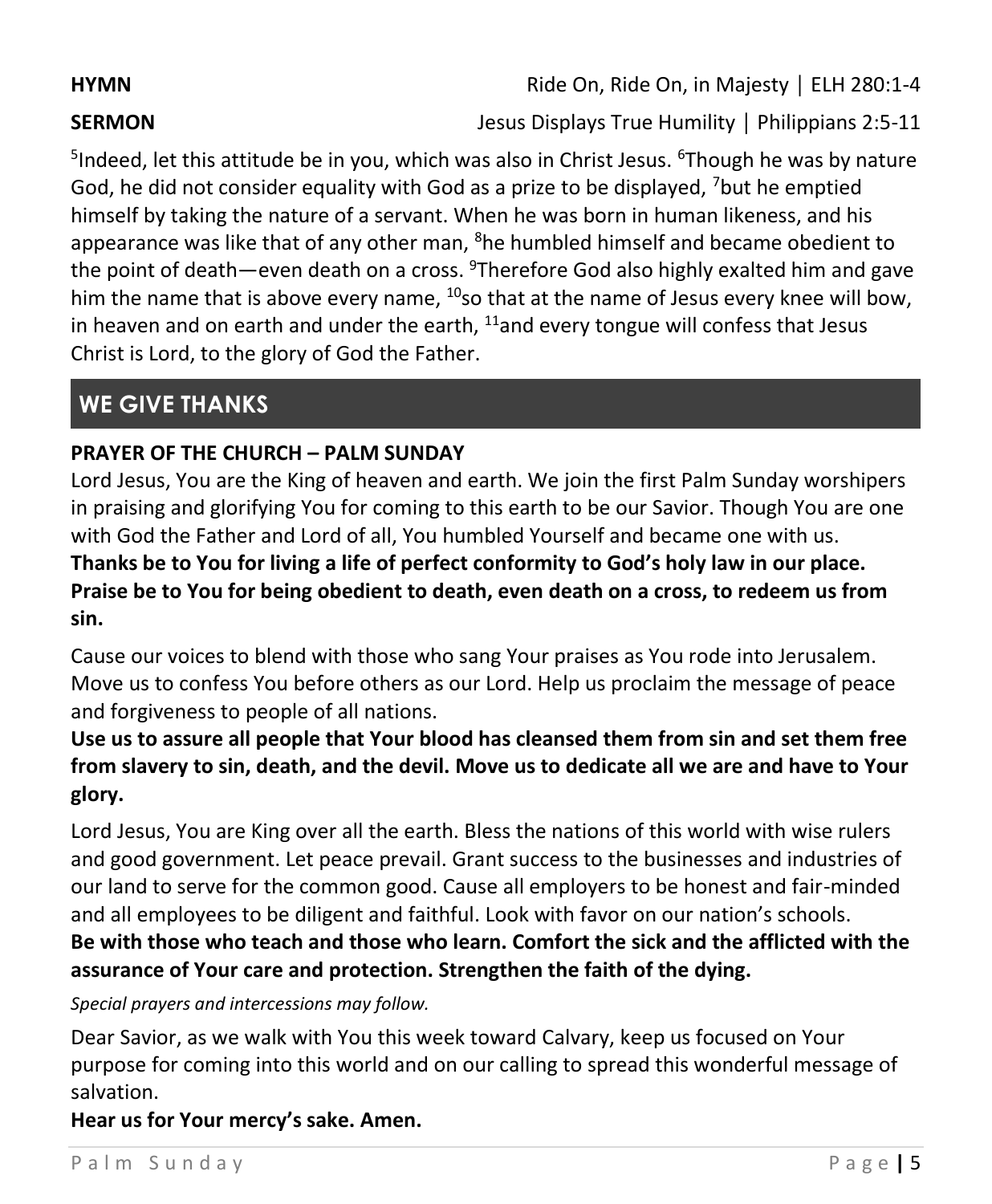### **OFFERING & FRIENDSHIP REGISTER**

# **WE RECEIVE THE SACRAMENT**

*Visitors, please speak with one of our pastors before receiving the Sacrament with us. We welcome members of the ELS and WELS to join us at the Lord's Table.*

### **PREFACE**

The Lord be with you.



Lift up your hearts unto the Lord.



Let us give thanks unto the Lord our God.



### **PROPER PREFACE**

It is truly good, right, and salutary that we should at all times and in all places give thanks to You, holy Lord, almighty Father, everlasting God; on the tree of the cross You gave salvation to all mankind that, whence death arose, by the fault of one man, thence also life might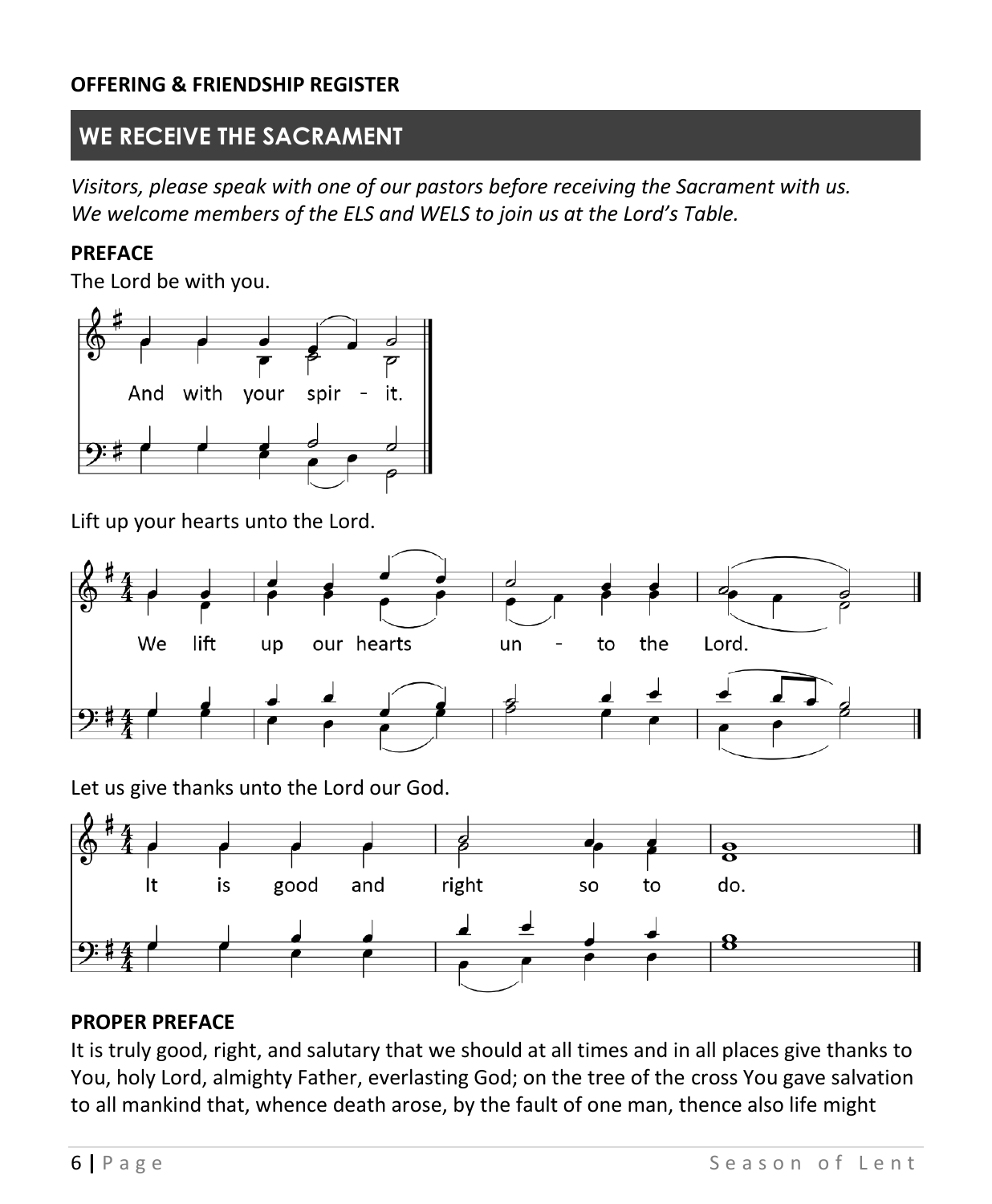arise by the obedience of one Man; and that even as Satan once overcame by a tree, likewise by a tree he was overcome, through the death of Jesus Christ, our Lord. Therefore with angels and archangels and with all the company of heaven we laud and magnify Your glorious name, evermore praising You and saying:



**SANCTUS (HOLY, HOLY, HOLY)**

## **EXHORTATION**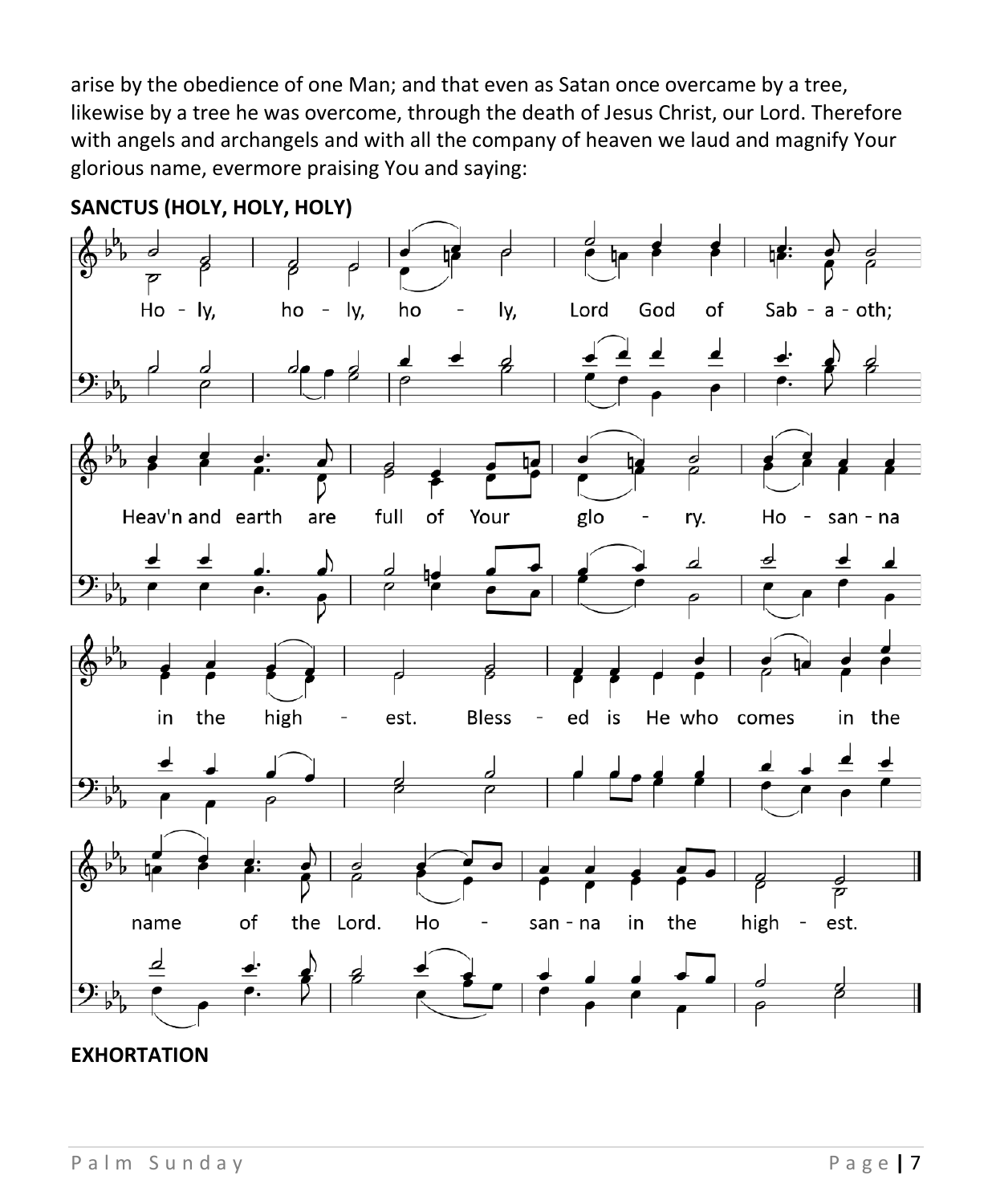# **LORD'S PRAYER (UNISON)**

Our Father who art in heaven, Hallowed be Thy name, Thy kingdom come, Thy will be done on earth as it is in heaven. Give us this day our daily bread; And forgive us our trespasses, as we forgive those who trespass against us; And lead us not into temptation, But deliver us from evil. For thine is the kingdom, and the power, and the glory, forever and ever.

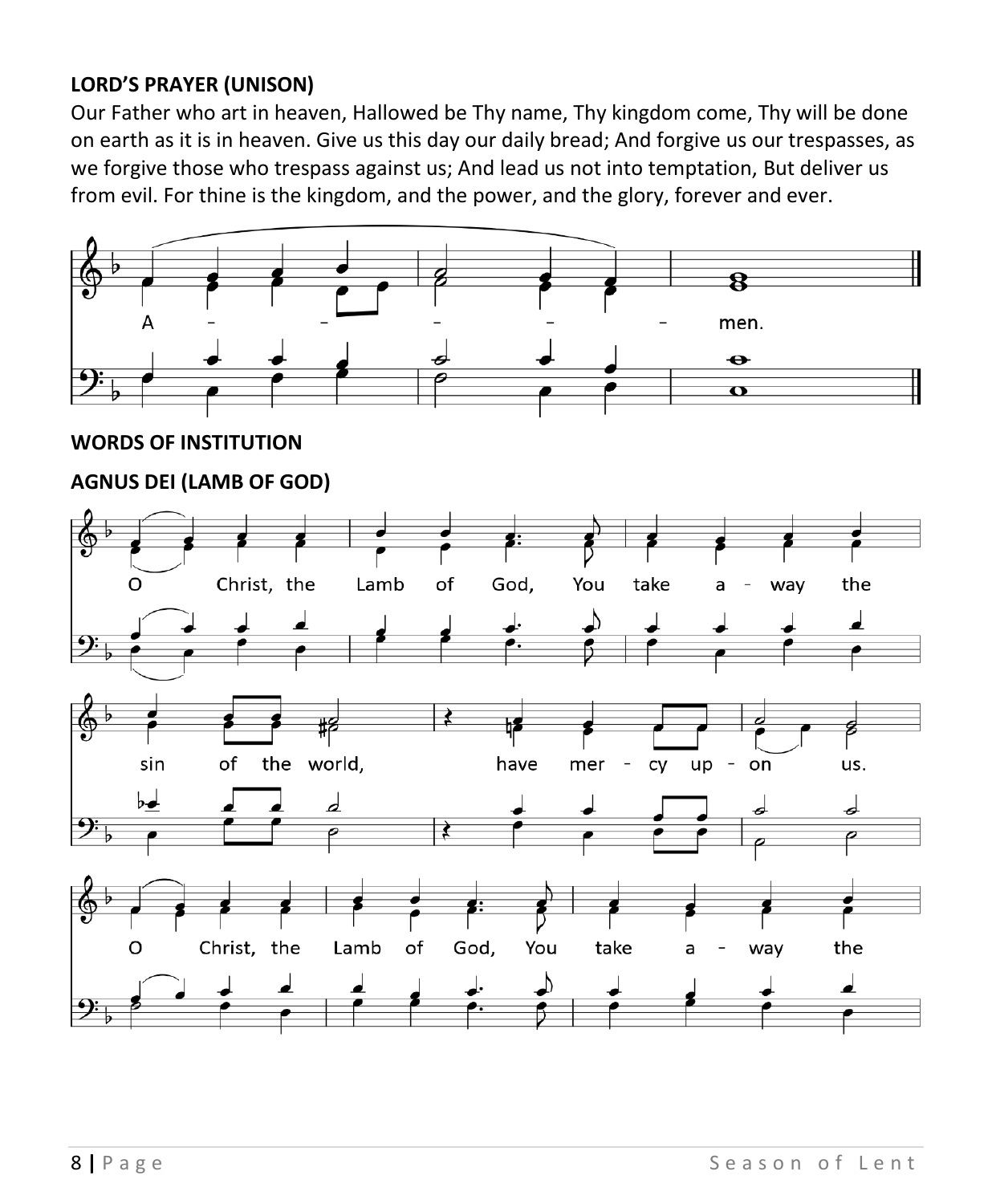

# **DISTRIBUTION**

**DISTRIBUTION HYMNS** Join All the Glorious Names │ ELH 289 Hail, Thou Once Despised Jesus │ ELH 270

### **PRAYER**

We thank you, Lord God Almighty, that You have refreshed us with these Your salutary gifts; and we beseech You of Your mercy, to strengthen us through the same in faith toward You, and in fervent love toward one another; through Jesus Christ, Your Son, our Lord.

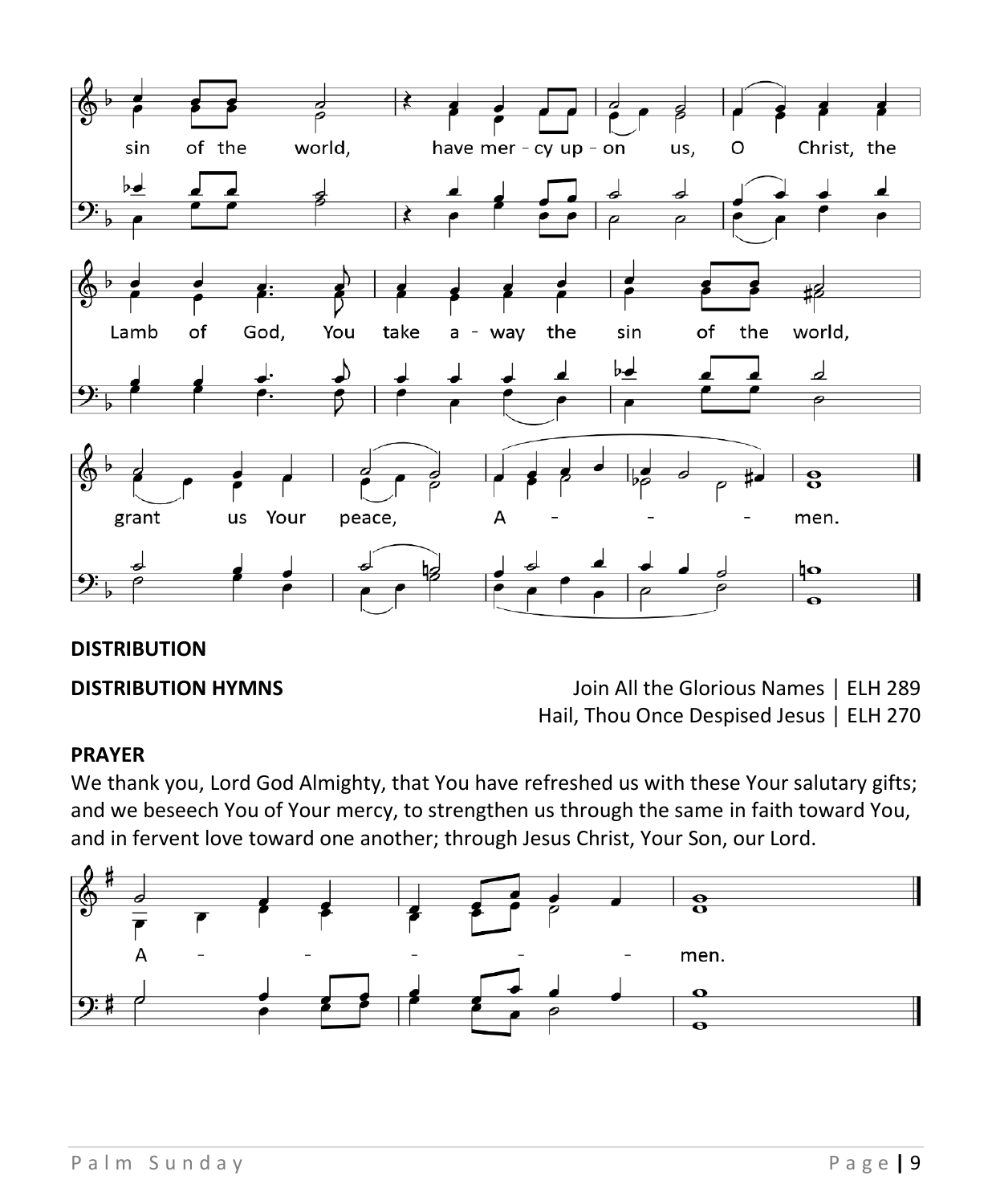## **BENEDICTION**

The Lord bless you and keep you.

The Lord make His face shine upon you and be gracious unto you.

The Lord lift up his countenance upon you and give you peace.



# **PRAYER**

O Lord, we render unto You our heartfelt thanks that You have taught us what You would have us believe and do. Help us, O God, by Your Holy Spirit, for the sake of Jesus Christ, to keep Your Word in pure hearts, that we thereby may be strengthened in faith, perfected in holiness, and comforted in life and death. Amen.

# **WE THANK THOSE WHO SERVE**

| Sunday School & Adult Choirs | Laura Harstad   Director    |
|------------------------------|-----------------------------|
|                              | Lexi Fosburgh   Accompanist |
| Pianist                      | Lexi Fosburgh               |
| <b>Communion Assistants</b>  | Eric Woller                 |
|                              | Jason DeWitt or Dan Holz    |
| <b>Ushers</b>                | Nate, Ian, & Owen Risto     |
|                              | Devin Krienke & Rob Pipal   |
| Refreshments                 | Peace Group 4               |
|                              |                             |

**HYMN** Ride On, Ride On, in Majesty │ ELH 280:5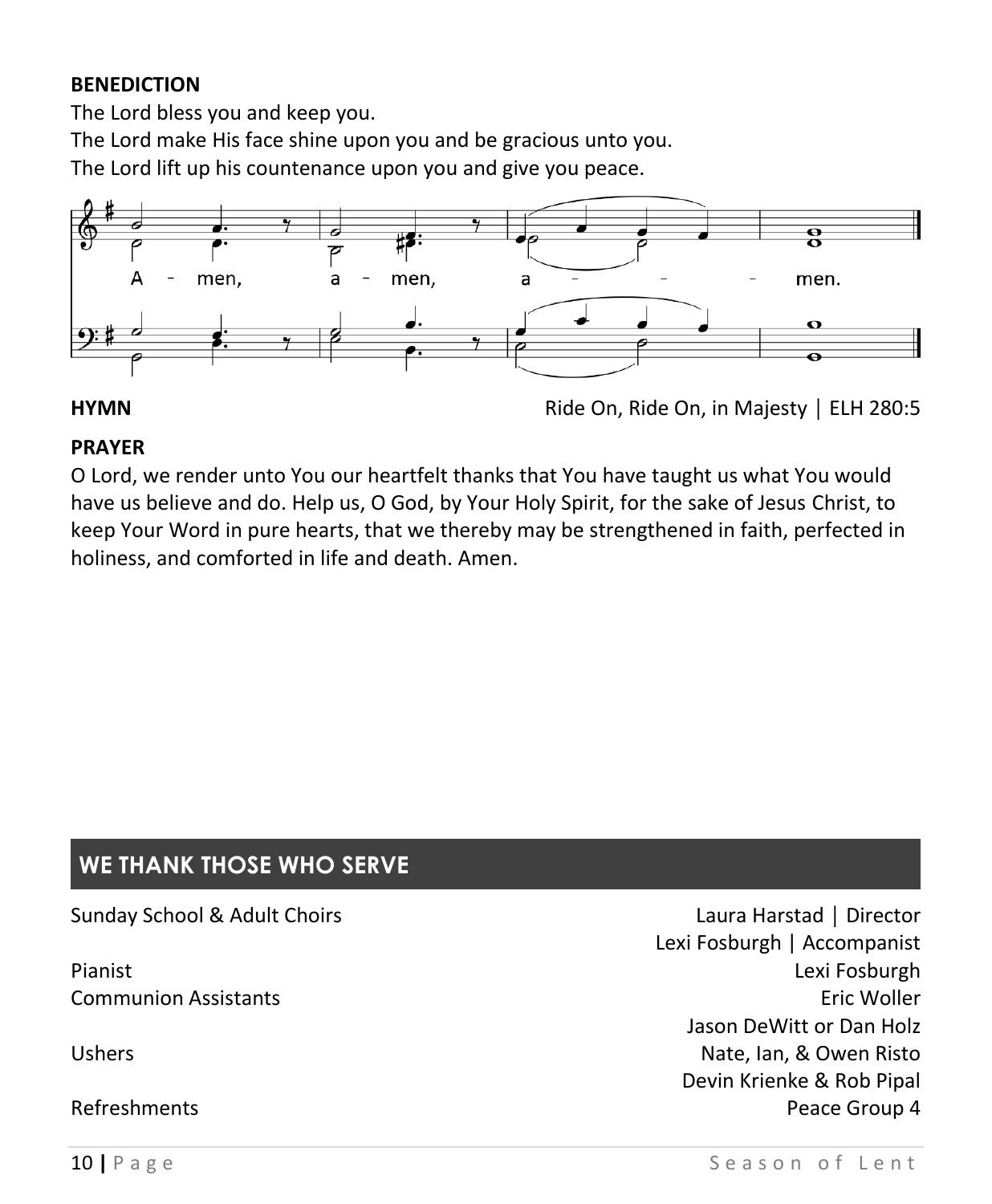